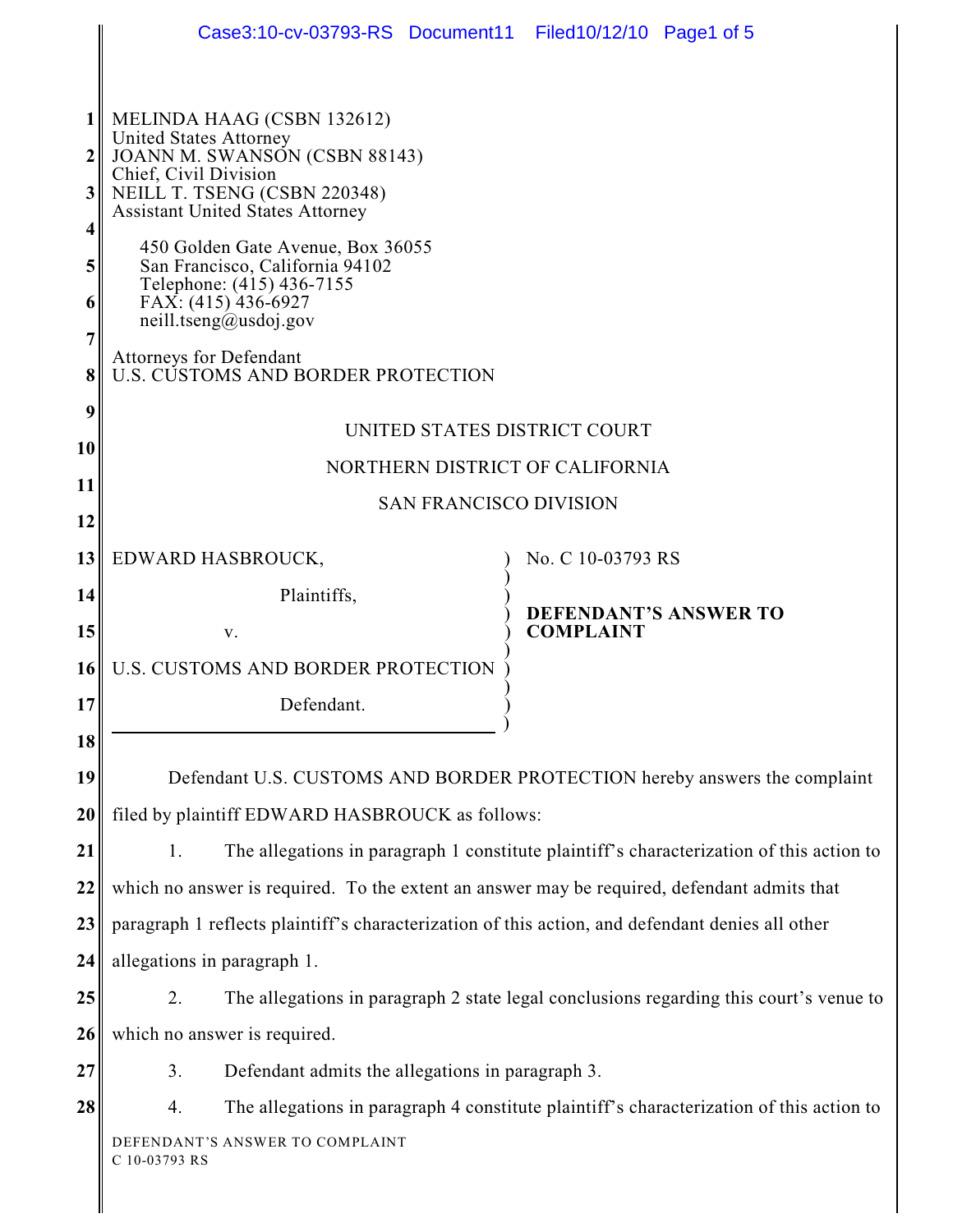**1 2** which no answer is required. To the extent an answer may be required, defendant denies the allegations.

**3 4 5 6 7 8 9** 5. The allegations in paragraph 5 constitute plaintiff's characterization of this action to which no answer is required. To the extent an answer may be required, defendant denies the allegations, except defendant admits that it received an unsigned and undated letter in 2007 titled Privacy Request in which plaintiff requested all records about himself in the Automated Targeting System ("ATS"). Defendant denies that plaintiff represented himself as a member of the "news media" or "consultant to the Identity Project." Defendant further denies plaintiff's characterization that the Automated Targeting System was not in compliance with the Privacy Act.

**10**

6. Defendant denies the allegations in paragraph 6.

**11 12 13** 7. The allegations in Paragraph 7 constitute plaintiff's characterization of this action to which no answer is required. To the extent an answer may be required, defendant denies the allegations.

**14 15** 8. Defendant does not have sufficient information to admit or deny the allegations in paragraph 8 and on that basis denies the allegations.

**16 17 18** 9. The allegations in Paragraph 9 constitute plaintiff's characterization of the defendant's mission to which no answer is required. To the extent an answer may be required, defendant denies the allegations.

**19**

10. Defendant admits the allegations in paragraph 10.

**20 21** 11. Defendant does not have sufficient information to admit or deny the allegations in paragraph 11 and on that basis denies the allegations.

**22 23** 12. Defendant does not have sufficient information to admit or deny the allegations in paragraph 12 and on that basis denies the allegations.

**24 25** 13. Defendant does not have sufficient information to admit or deny the allegations in paragraph 13 and on that basis denies the allegations.

**26 27 28** 14. The allegations in paragraph 14 constitute plaintiff's characterization of this action to which no answer is required. To the extent an answer may be required, defendant denies the allegations.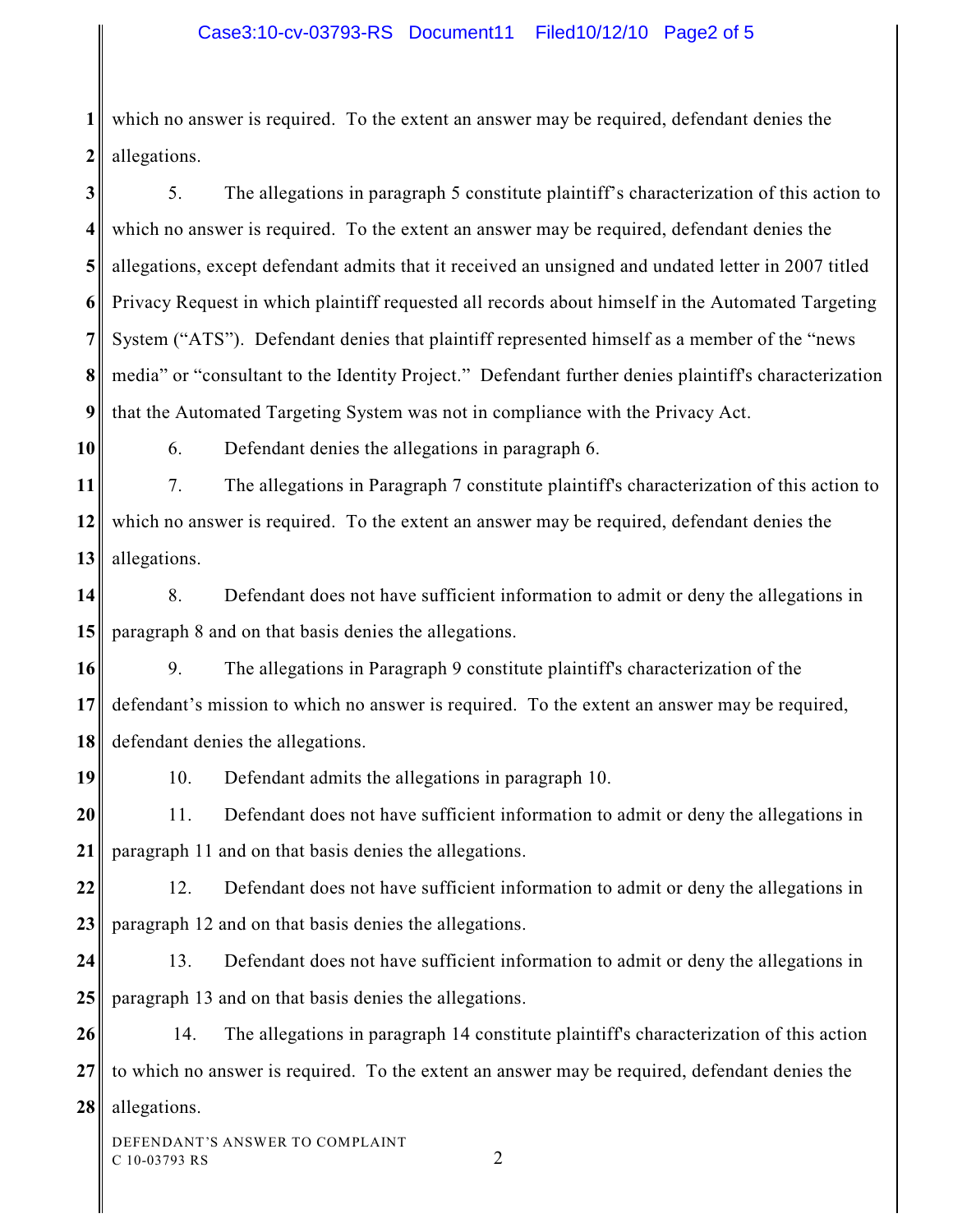**1 2 3 4 5** 15. In answer to paragraph 15, defendant admits that it received an undated and unsigned letter in 2007 from plaintiff titled Privacy Act Request, and that plaintiff's Exhibit A is a true and correct copy of that letter. Defendant denies that a signed declaration accompanied that letter. Defendant denies all other allegations in paragraph 15 and states that the letter speaks for itself.

**6 7 8** 16. In answer to paragraph 16, defendant admits that plaintiff's Exhibit B is a true and correct copy of the letter that defendant sent to plaintiff. Defendant denies the remaining allegations in paragraph 16.

**9 10 11** 17. Defendant does not have sufficient information to admit or deny the allegations in paragraph 17 and on that basis denies the allegations. The office identified in paragraph 17 has no record of having received plaintiff's letter dated September 13, 2007.

**12 13 14** 18. In answer to paragraph 18, defendant admits that plaintiff's Exhibit E is a true and correct copy of the letter defendant received. Defendant does not have sufficient information to admit or deny the remaining allegations in paragraph 18 and on that basis denies the allegations.

**15 16 17** 19. In answer to paragraph 19, defendant admits that plaintiff's Exhibit F is a true and correct copy of the letter defendant received. Defendant does not have sufficient information to admit or deny the remaining allegations in paragraph 19 and on that basis denies the allegations.

**18 19 20** 20. In answer to paragraph 20, defendant admits that plaintiff's Exhibit G is a true and correct copy of the letter defendant received. Defendant does not have sufficient information to admit or deny the remaining allegations in paragraph 20 and on that basis denies the allegations.

**21 22 23 24** 21. In answer to paragraph 21, defendant admits that it received a letter titled "FOIA/PRIVACY ACT REQUEST" dated October 15, 2009. Defendant does not have sufficient information to admit or deny the remaining allegations in paragraph 21 and on that basis denies the allegations.

**25 26 27** 22. In answer to paragraph 22, defendant admits that plaintiff's Exhibit H is a true and correct copy of the letter that defendant received. Defendant does not have sufficient information to admit or deny the remaining allegations in paragraph 22 and on that basis denies the allegations.

23. In answer to paragraph 23, defendant admits that plaintiff's Exhibit I is a true and DEFENDANT'S ANSWER TO COMPLAINT

**28**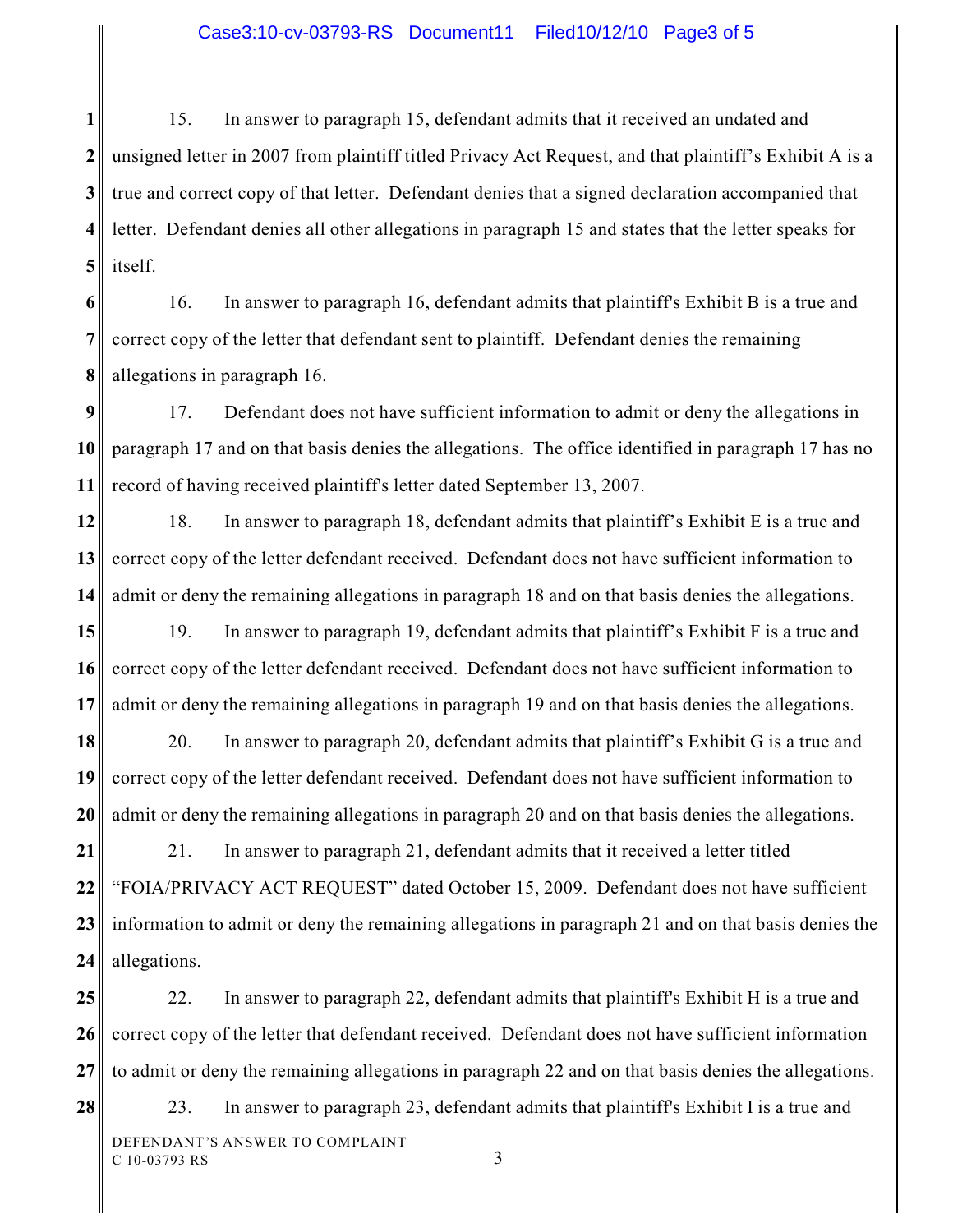**1 2** correct copy of the letter that defendant received. Defendant denies the remaining allegations in paragraph 23.

**3 4 5** 24. In answer to paragraph 24, defendant admits that it issued a letter with file number H089016. Defendant denies the remaining allegations in paragraph 24 and states that the document speaks for itself.

**6 7 8** 25. In answer to paragraph 25, defendant admits that plaintiff's Exhibit J is a true and correct copy of the letter defendant issued. Defendant denies the remaining allegations in paragraph 25 and states that the document speaks for itself.

**9 10 11 12** 26. In answer to paragraph 26, defendant admits that it received a letter titled "FOIA/PRIVACY ACT REQUEST" dated October 15, 2009 and that plaintiff's Exhibit K is a true and correct copy of the letter that defendant received. Defendant denies the remaining allegations in paragraph 26.

**13 14** 27. Defendant does not have sufficient information to admit or deny the allegations in paragraph 27 and on that basis denies the allegations.

**15 16 17 18** 28. In answer to paragraph 28, defendant admits that it received a letter dated December 10, 2009 titled "FOIA APPEAL (Appeal of constructive denial)." Defendant admits that plaintiff's Exhibit L is a true and correct copy of the letter that defendant received. Defendant denies the remaining allegations in paragraph 28.

**19**

29. Defendant denies the allegations in paragraph 29.

**20 21** 30. Defendant does not have sufficient information to admit or deny the allegations in paragraph 30 and on that basis denies the allegations.

**22**

**26**

**27**

31. Defendant denies the allegations in paragraph 31

**23 24 25** 32. The remainder of plaintiff's complaint constitutes plaintiff's prayer for relief to which no answer is required. To the extent an answer may be required, defendant denies that plaintiff is entitled to the relief prayed for in this action or to any relief whatsoever.

33. Defendant denies any and all allegations not expressly admitted in this answer.

In further answer to the complaint and as separate affirmative defenses, defendant alleges

**28** as follows: